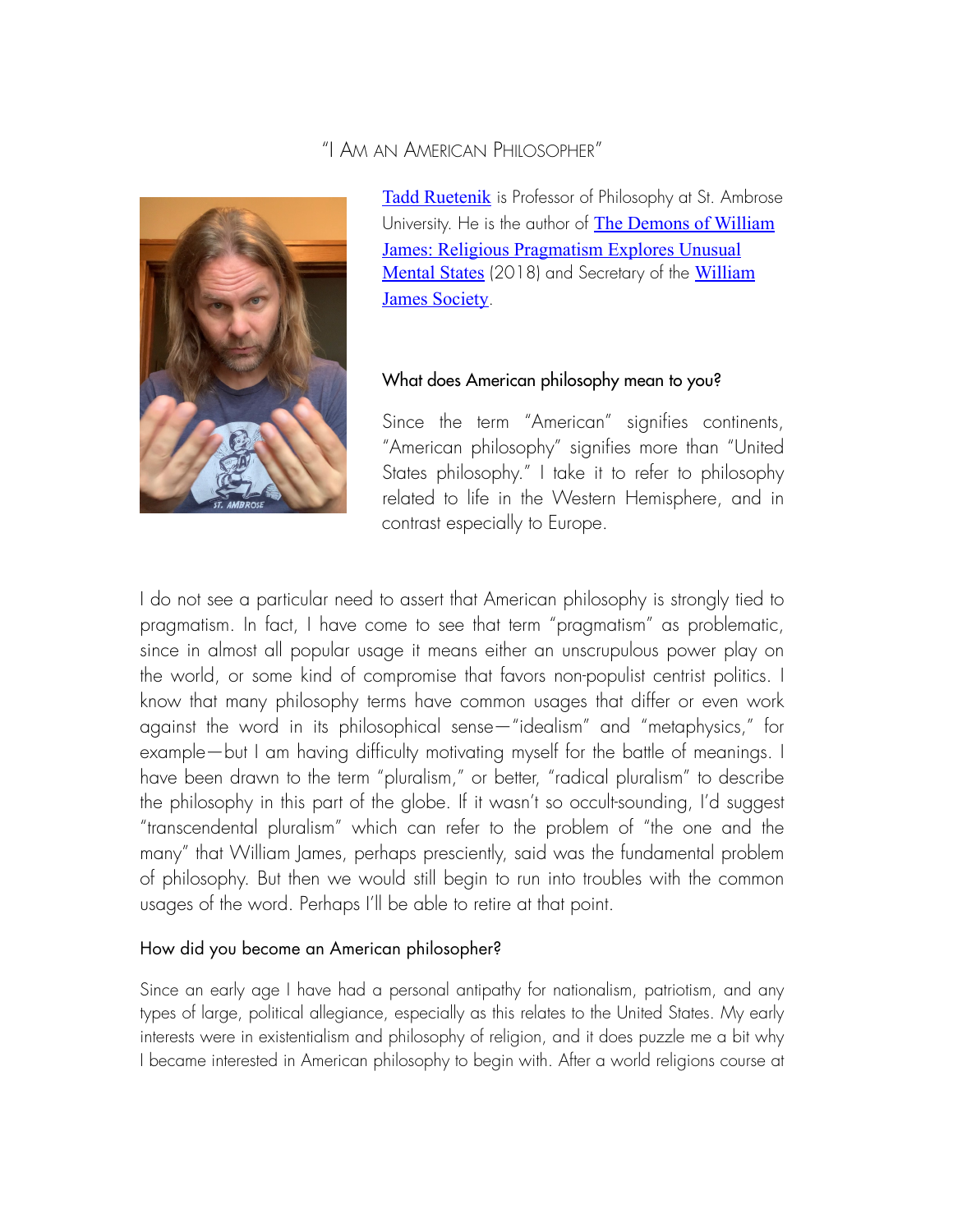a community college piqued my interest in philosophy, I enrolled at Eastern Michigan University. The counselor had recommended I take just 4 courses, but I was a somewhat older student, and thought I was ready for more, so I picked up the phone—it was the beginning of touch-tone registration back in the early 1990s—and I added the frst philosophy class I could fnd. This happened to be American Philosophy, and was taught by a great professor for whom this was not in her area of specialization. There was something of a radical and environmentalist take to the class, but I remember being especially drawn to Emerson and Thoreau.

However, in John Stuhr's anthology of American philosophy, which had come out recently, I encountered John McDermott's introduction to William James, in which he presented James' famous vastation experience, that is, an experience in which the famous philosopher had what today is called a panic attack. This experience matched what I myself had experience soon after graduating from high school. I think to this day I relate more to that part of James—the fragmented and yet also mystical part—than the scientifc, pragmatist part of James. I went on, again somewhat accidentally, to study American philosophy at the University of Toledo, taking James Campbell's course my first semester and writing a paper that turned into a masters' thesis. When I went to Purdue University for Ph.D. studies and took graduate courses with Charlene Haddock Seigfried, my tendencies were further solidifed.

#### How would you describe your current research?

I am following up on *The Demons of William James* with another book called *The Genius of Emerson: Creativity, Divinity, and the Weirdness of Religious Innovation*. Whereas *Demons* focused mostly on the internal side of weird religious belief, *The Genius of Emerson* is focused on the external side, the way that individuals' claims of divinity can lead to the creation of new religious movements. I give a charitable philosophical assessment of interesting figures in the history of cult religions, including Harlem's Father Divine, a black religious leader known for hosting large, free feasts and claiming to be God, as well as Guatemala's San Maximon, a Mayan-Catholic hybrid saint known for drinking liquor and smoking cigarettes.

At this moment, I am interested in just about anything that originates south of the U.S. border. Since I started learning Spanish 6 years ago, I have had some difficulty in getting interested in reading scholarship, or anything for that matter, written in English. I am guessing that this will pass.

#### What do you do when you aren't doing American philosophy?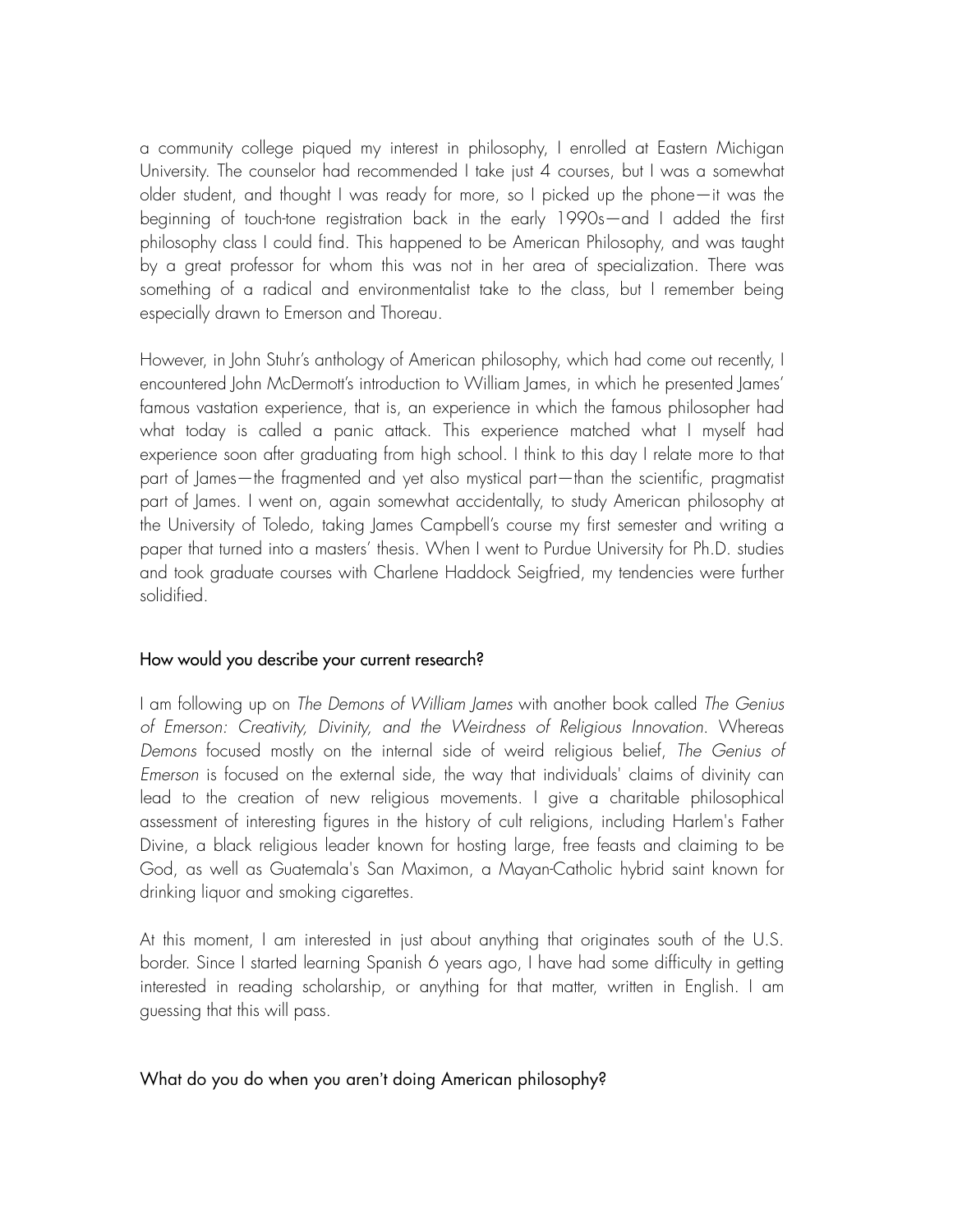I often say that I have had three ambitions in life: being an athlete, being a musician, being a philosopher. My early interest in being a famous baseball player ended when I become aware that that kind of competitiveness was not in my nature. I retain my interest in exercise though, and will walk or bike at least four times a week. The second interest, that of being a famous rock musician, has never really gone away. Before I decided to major in philosophy, I was in a metal band that played in the Detroit area. I still think of the creativity of music as an essential part of who I am, and is something that was neglected, even with good reason, to pursue a career in teaching and writing philosophy. So at this time, I write music and record it for TikTok, and am not sure how long I will hold this interest. When I am not doing music-related activities—guitar, charango, keyboards, bongos—I am reading, writing, and speaking in Spanish as much as possible. My morning routine is to drink *yerba mate* and read Spanish *en voz alta* to develop these skills. I watch Mexican television just about every night. My wife and I plan a trip to a Latin American country every year. So far I have visited Colombia and Mexico, and have a trip planned to Guatemala to explore the phenomenon of San Maximon, a pluralistic saint of both Mayan and Catholic origins.

#### What is your favorite work in American philosophy? What should we all be reading?

Sometime soon after I graduated high school, I discovered that I had somehow managed to have an anthology of Ralph Waldo Emerson's works taken from the shelf of my English teacher's classroom. This was probably just an oversight, but it is significant that this would be the book that, consciously or subconsciously, I took from the classroom. I did not like high school, and I was always one of those students of whom it was said that they would be great if they only lived up to their potential. I had little interest in philosophy, but fnding that book, reading it later, and refecting on the essay "Self-Reliance" in particular indicates to me that it was infuential. I think it's my favorite thing to read in American Philosophy. Second place would be listening to Cornel West. Every speech is a work of art and a work of American philosophy. In third place are essays by Jane Addams, Henry David Thoreau, and William James.

I think that what everyone should be reading, as well as using in their classes if they are a professor, is *The Philosophies of America Reader: From the Popul Vuh to the Present*, by Kim Diaz and Mathew Foust. Graduate classes in American philosophy should, again in my opinion, be using *American Philosophy from Wounded Knee to the Present*, by Erin McKenna and Scott Pratt. Each of these is a new framing of American philosophy that represents, respectively, the pluralism and the insurgent politics at the heart of American philosophy.